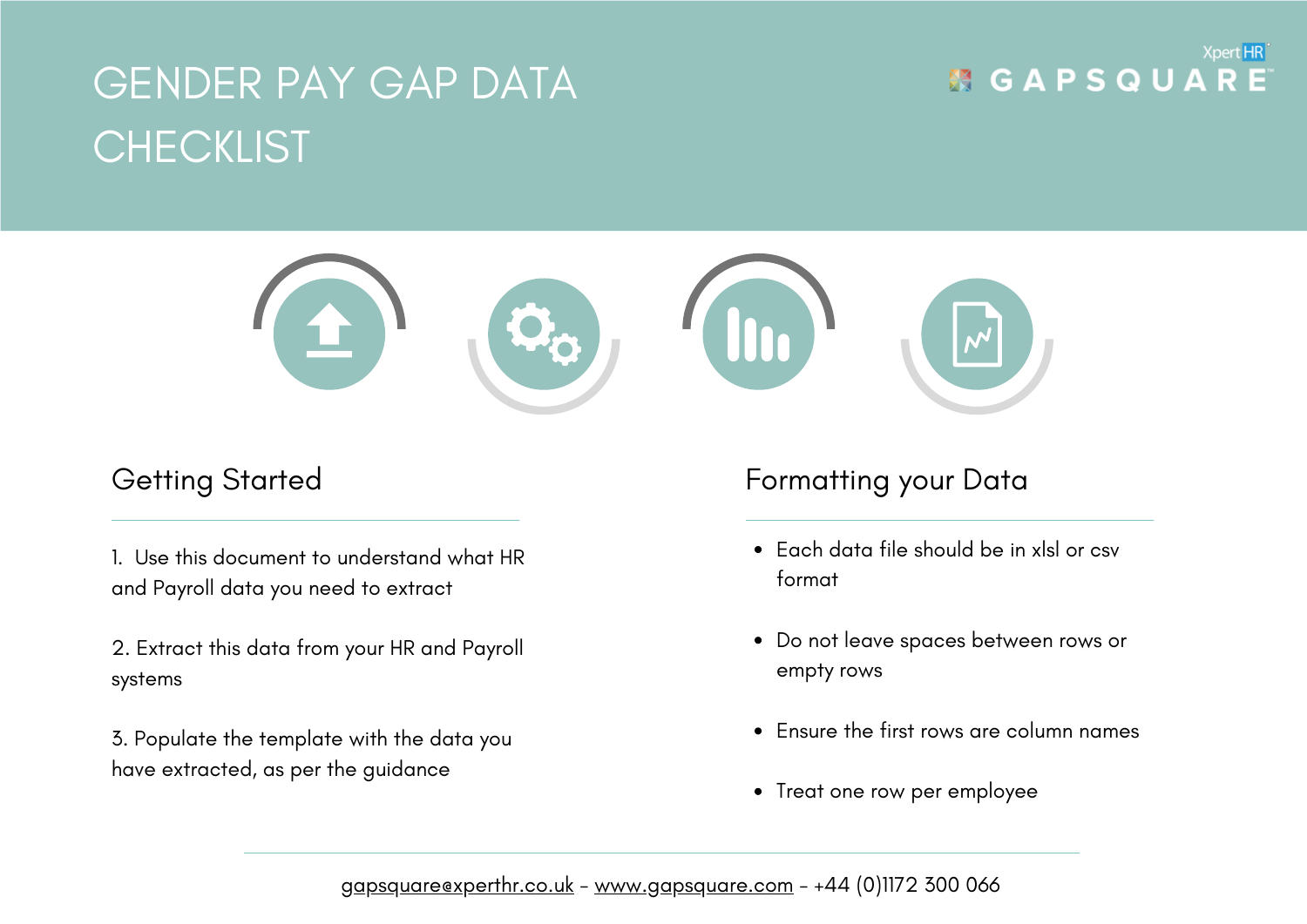### Type of data Description **Description Required vs Optional**

Person/job/ grade information for each individual

| Employee Number                          | Unique identifier needed for each employee.                                                                                                                                                             | Optional                                                                                         |
|------------------------------------------|---------------------------------------------------------------------------------------------------------------------------------------------------------------------------------------------------------|--------------------------------------------------------------------------------------------------|
| Job Level                                | Used for work rated as equivalent.                                                                                                                                                                      | This can be scrambed by employer for anomyisation                                                |
| Gender                                   |                                                                                                                                                                                                         | Required                                                                                         |
| Date of Birth                            | Used for analysing pay by age.                                                                                                                                                                          | Optional - can be converted to a number rather<br>than a date for anonymisation prior to upload  |
| Directorate, D<br>ept, Branch<br>etc     | Organisational details, as appropriate for your analysis.                                                                                                                                               | Optional                                                                                         |
| Location                                 | If relevant for your analysis.                                                                                                                                                                          | Optional                                                                                         |
| Full-pay<br>Relevant<br><b>Employees</b> | Exclude employees not on full pay. Include relevant employees<br>in Bonus section if they are employed on the snapshot date<br>and are paid a bonus in the calendar year prior to the<br>snapshot date. | Required - This can be uploaded as a Boolean Column<br>for the True (Include) or False (Exclude) |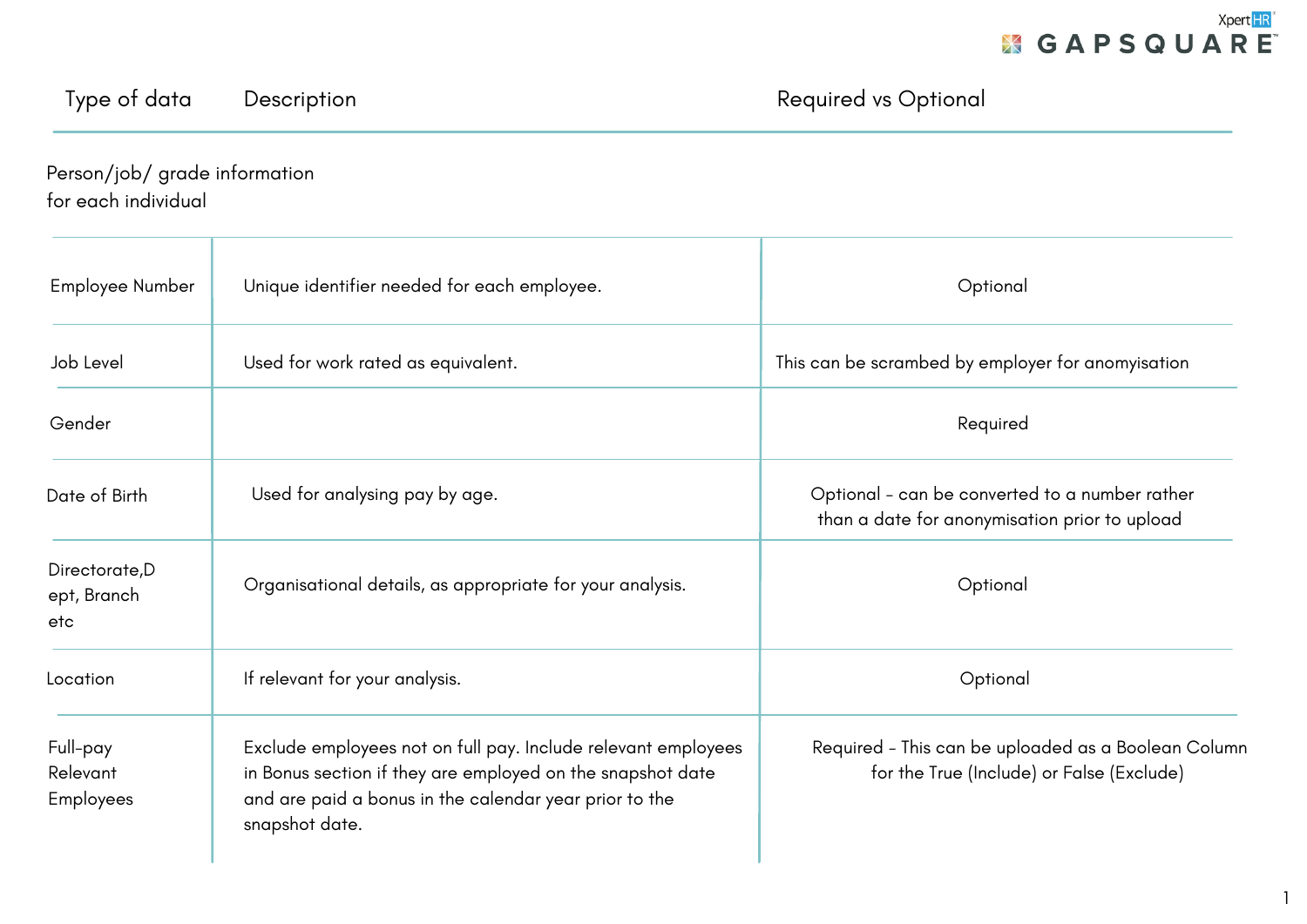

| Pay And Hours Worked                                                                                                                                                                                                                                                                                                                                                                                                                                                                                                                                                                                                                                                                                                                                                                                                                                                                                                                                                                                                      |          |
|---------------------------------------------------------------------------------------------------------------------------------------------------------------------------------------------------------------------------------------------------------------------------------------------------------------------------------------------------------------------------------------------------------------------------------------------------------------------------------------------------------------------------------------------------------------------------------------------------------------------------------------------------------------------------------------------------------------------------------------------------------------------------------------------------------------------------------------------------------------------------------------------------------------------------------------------------------------------------------------------------------------------------|----------|
| For the purposes of GPGR, pay is the amount paid on the<br>Gross basic<br>snapshot date defined as (but not limited to):<br>salary<br><b>Basic Pay</b><br>$\bullet$<br>Allowances, such as London weighting, recruitment or<br>$\bullet$<br>retention allowances, on-call allowances, car allowances)<br>Pay for piecework<br>$\bullet$<br>Pay for leave (if employee is on full pay only)<br>$\bullet$<br>Shift premium pay<br>$\bullet$<br>Pro-rated bonus if annual or one-off bonus is paid in the<br>٠<br>snapshot month<br>Excluded pay is (but not limited to):<br>Overtime<br>Redundancy<br>$\bullet$<br>Pay in lieu of leave<br>$\bullet$<br>Benefits in kind<br>٠<br>Expenses<br>$\bullet$<br>This is gross figure prior to any deductions on the snapshot<br>date. Can be uploaded into Gapsquare in hourly, weekly,<br>fortnightly, lunar, monthly or yearly amounts. Gapsquare will<br>convert into an hourly rate for comparison.<br>These can be separated into separate columns to analyse<br>separately. | Required |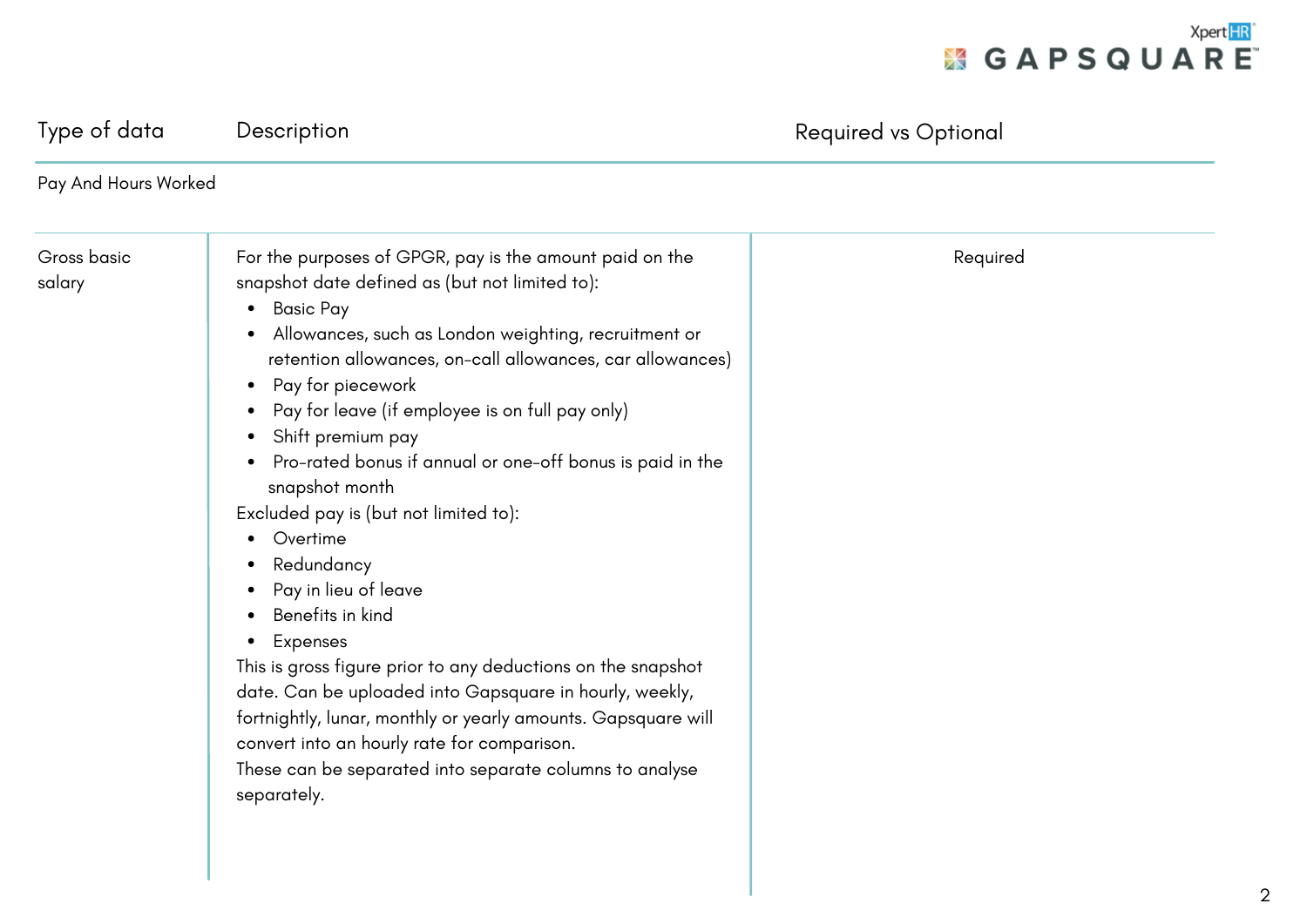# **KGAPSQUARE**

| Type of data                    | Description                                                                                                                                                                                                                                                                                                                                                                                                                                                                                                                                                                                                                                                                                                                                                                                                                                                                                                                                                                                              | <b>Required vs Optional</b> |
|---------------------------------|----------------------------------------------------------------------------------------------------------------------------------------------------------------------------------------------------------------------------------------------------------------------------------------------------------------------------------------------------------------------------------------------------------------------------------------------------------------------------------------------------------------------------------------------------------------------------------------------------------------------------------------------------------------------------------------------------------------------------------------------------------------------------------------------------------------------------------------------------------------------------------------------------------------------------------------------------------------------------------------------------------|-----------------------------|
| Included Pay<br><b>Elements</b> | For the purposes of GPGR, pay is the amount paid on the<br>snapshot date defined as (but not limited to):<br><b>Basic Pay</b><br>$\bullet$<br>Allowances, such as London weighting, recruitment or<br>$\bullet$<br>retention allowances, on-call allowances, car allowances)<br>Pay for piecework<br>$\bullet$<br>Pay for leave (if employee is on full pay only)<br>$\bullet$<br>Shift premium pay<br>$\bullet$<br>Pro-rated bonus if annual or one-off bonus is paid in the<br>$\bullet$<br>snapshot month<br>Excluded pay is (but not limited to):<br>Overtime<br>$\bullet$<br>Redundancy<br>٠<br>Pay in lieu of leave<br>Benefits in kind<br>$\bullet$<br>Expenses<br>$\bullet$<br>This is gross figure prior to any deductions on the snapshot<br>date. Can be uploaded into Gapsquare in hourly, weekly,<br>fortnightly, lunar, monthly or yearly amounts. Gapsquare will<br>convert into an hourly rate for comparison.<br>These can be separated into separate columns to analyse<br>separately. | Required                    |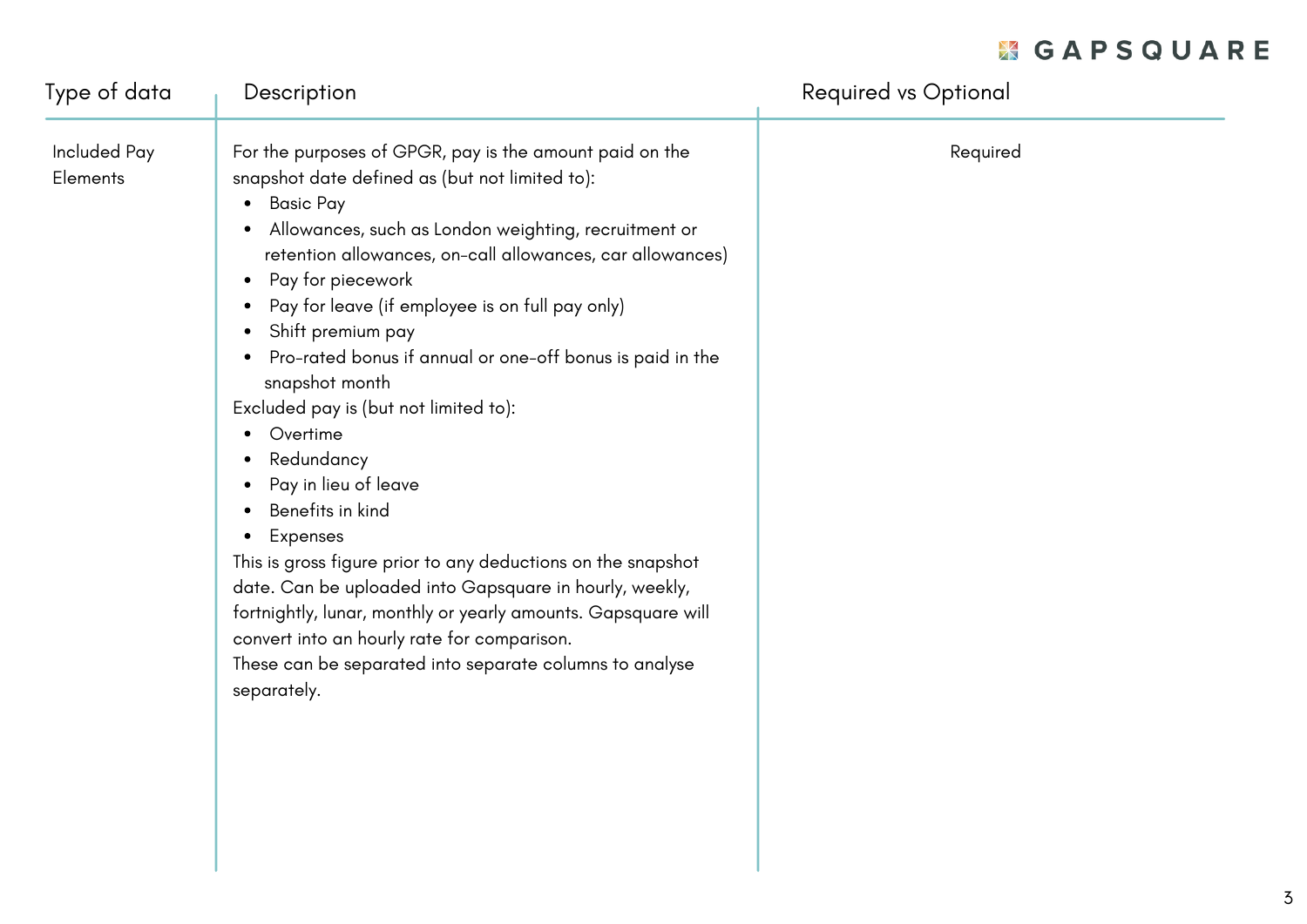| Type of data                         | Description                                                                                                                                                                                                                  | <b>Required vs Optional</b>                                                                                                                                                         |
|--------------------------------------|------------------------------------------------------------------------------------------------------------------------------------------------------------------------------------------------------------------------------|-------------------------------------------------------------------------------------------------------------------------------------------------------------------------------------|
| Pay Type                             | The type of pay employees receive i.e., monthly, yearly, etc.<br>If your dataset contains multiple pay types, include a column to<br>specify what each employee's base salary relates to (e.g.<br>Weekly, Monthly or Yearly) | Optional                                                                                                                                                                            |
| Education<br>level                   | This can be broken down into education levels (no formal<br>education, high school diploma or equivalent, further-<br>education or equivalent, Bachelor's degree, Master's degree,<br>Doctoral or professional degree etc)   | You will be able to look at pay gaps across education level<br>and see how education level corresponds to salary and other<br>metrics.<br>Useful for adjusted / equal pay analysis. |
| Annual<br><b>Bonus</b>               | Under GPGR, the bonus pay gap is calculated by collating and<br>summing all bonuses paid in the year preceding the snapshot<br>date.                                                                                         | Required                                                                                                                                                                            |
| Contract<br>hours worked<br>(weekly) |                                                                                                                                                                                                                              | Required                                                                                                                                                                            |